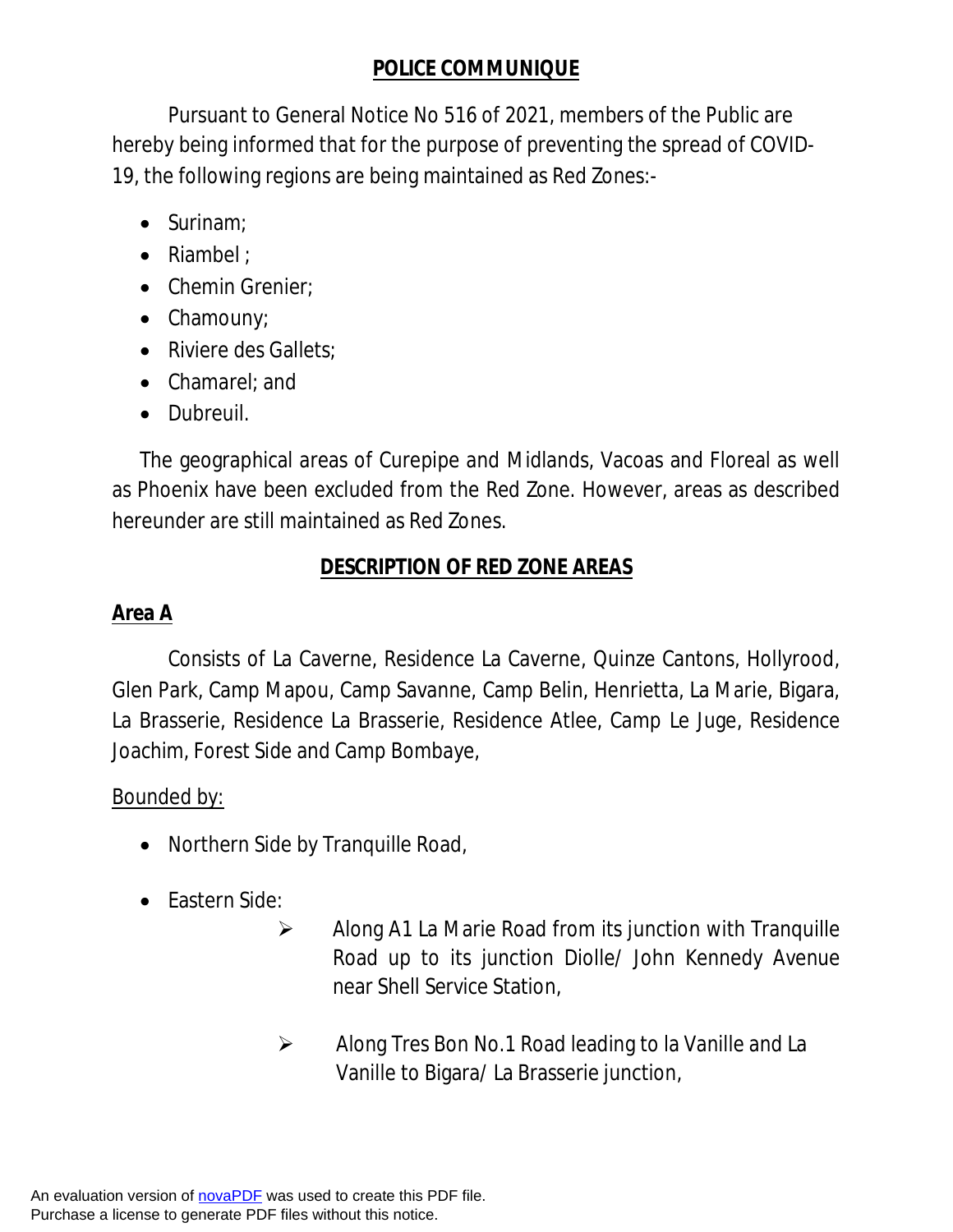- La Brasserie to junction Bonnefin Street/ A10 Royal Road Forest Side including Residence Joachim.
- Southern Side:
	- $\triangleright$  Along A10 Forest Side Road from its junction with Bonnefin Street to its junction with Access Road leading to Ferney Spining Mills.
- Western Side:
	- $\triangleright$  By natural features: Trois Mamelles, Sept Cascades, Tamarin Fall Reservoir and Mare aux Vacoas.

## **Area B**

Consists of the general area of Parisot, Mesnil, Castel, part of Camp Fouquereaux, Angrais Cathan and Eau Coulée.

#### Bounded by:

- Northern Side:
	- $\triangleright$  Parisot Road up to its junction with A10 Castel Royal Road.
- Western and Southern Side:
	- $\triangleright$  A10 Road up to Eau Coulée Police Station through Mgr Leen Street and Quartier Militaire Road to Wooton Round About.
- Eastern Side:
	- Motorway M2 from Wooton to Parisot.

### **Area C**

Consists of Highlands General Area.

#### Bounded by:

- Northern Side:
	- ▶ Bagatelle Valentina Link Road